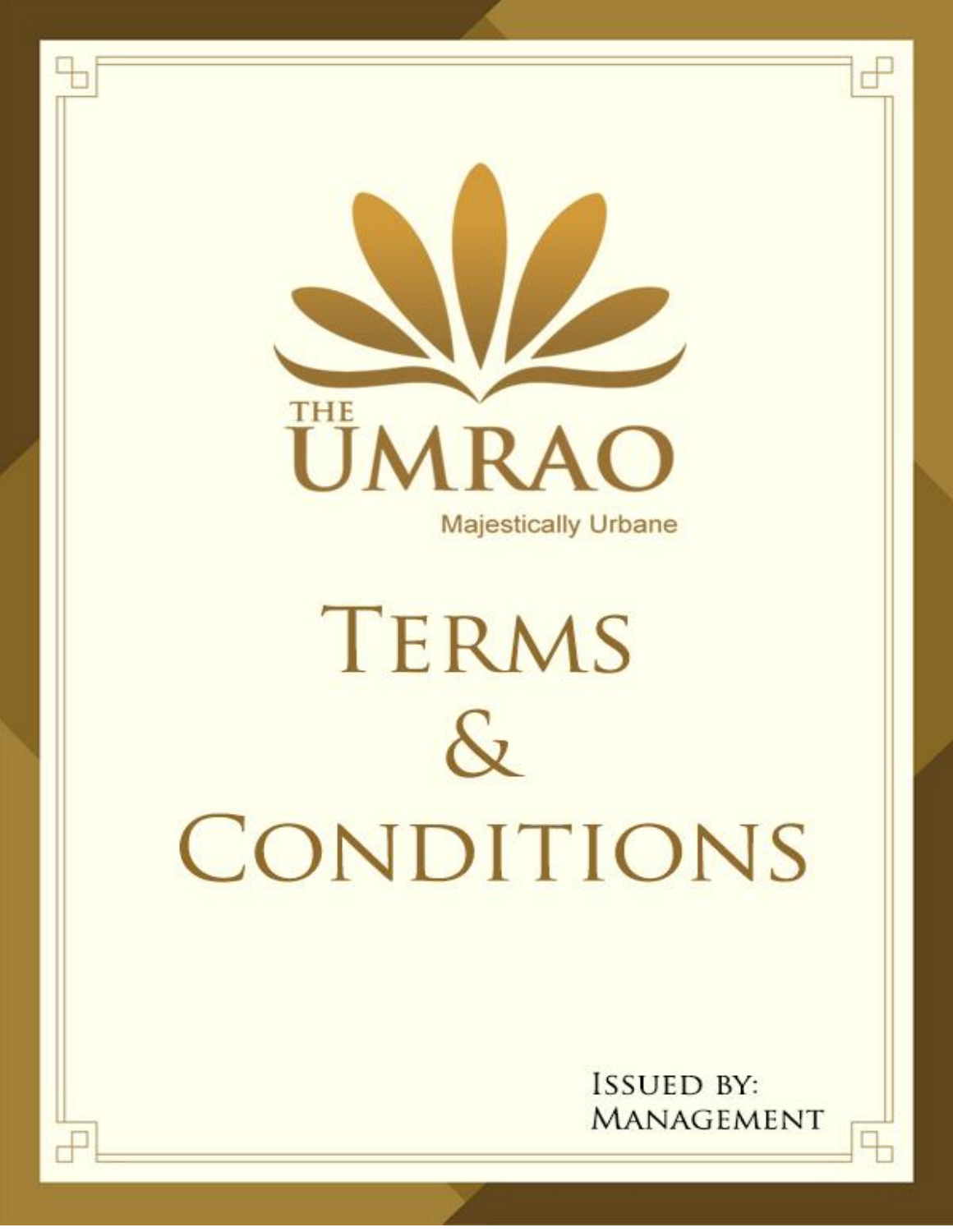

# **HOTEL POLICY/TERMS & CONDITIONS**

We strive to provide our guests with an exceptionally clean, safe, and friendly hotel experience. The following Hotel Policy/Terms & Conditions have been established based on industry standards, management and operational procedures, and our personal experience of owning and operating the The Umrao. These Hotel Policy/Terms & Conditions are considered a part of our reservation agreement with you. As our hotel guest, by reading and signing your hotel registration form you are agreeing to abide by all of our Hotel Policy/Terms & Conditions and procedures. These Hotel Policy/Terms & Conditions are presented here to help promote our guests' safety and enjoyment and to ensure that each guest is aware of the understandings between the The Umrao and the guest. Our Hotel Policy/Terms & Conditions may change from time to time, so please check back often.

## **ROOMS**

1. Hotel check-in time is at 14:00 hrs and check-out time is at 12:00 hrs (noon), any early check-in or late check-out will be subject to availability and will be charged accordingly.

### 2. **CANCELLATION:**

The Umrao is not responsible for weather conditions, personal emergencies, or schedule changes. Reservations must be cancelled forty-eight (48 hours) hotel time, prior to your arrival date, in order to avoid a one (1) night full room cancellation fee. If reservations are cancelled less than 48 hours before the arrival date, your credit card may be charged the full room charge plus taxes. If you are staying more than one (1) night, only the first night and taxes will be charged. If you cancel any reservation, you must obtain and save the cancellation number for your records.

### 3. **NO SHOW CHARGES**:

Failure to check in on the scheduled arrival date for a reservation guaranteed with a credit card will result in a No-Show fee being charged to your credit card. You will only be charged the first night, one (1) night's full room rate plus taxes and the balance of the reservation will be cancelled.

### 4. **GROUP RESERVATIONS:**

Large group/Block reservations must be cancelled eight (8) weeks prior to arrival date. Reservations cancelled after that date may be charged one (1) full room charge plus tax for each room reserved and the balance of their reservations cancelled.

5. **GUARNTEED RESERVATIONS** - All reservations must be guaranteed with a valid major credit card. Guests must be 18 years and older. We accept Visa, Master Card, American Express, and Discover Card. We do not charge your credit card at the time you make your reservations. Your credit card guarantees your reservations. Please make sure to receive a reservation confirmation number when you make a reservation. Reservations must be cancelled Forty-eight (48 hours), hotel time, prior to your arrival date, in order to avoid a one (1) room night, plus tax cancellation fee. Reservations will be held until 11:00 a.m. the morning following your scheduled arrival date. If you have not checked in by that time, a NO-SHOW charge of one room night, plus tax will be charged to your credit card and the balance of your reservations will be cancelled. The Umrao is not responsible for weather conditions, personal emergencies, or schedule changes.

**Maximum Occupancy** : Maximum 03 Adult in one room are allowed with an extra bed with extra charges. Upto two Children below 08 years are allowed complimentary on existing bed. Only one extra bed allowed in one room..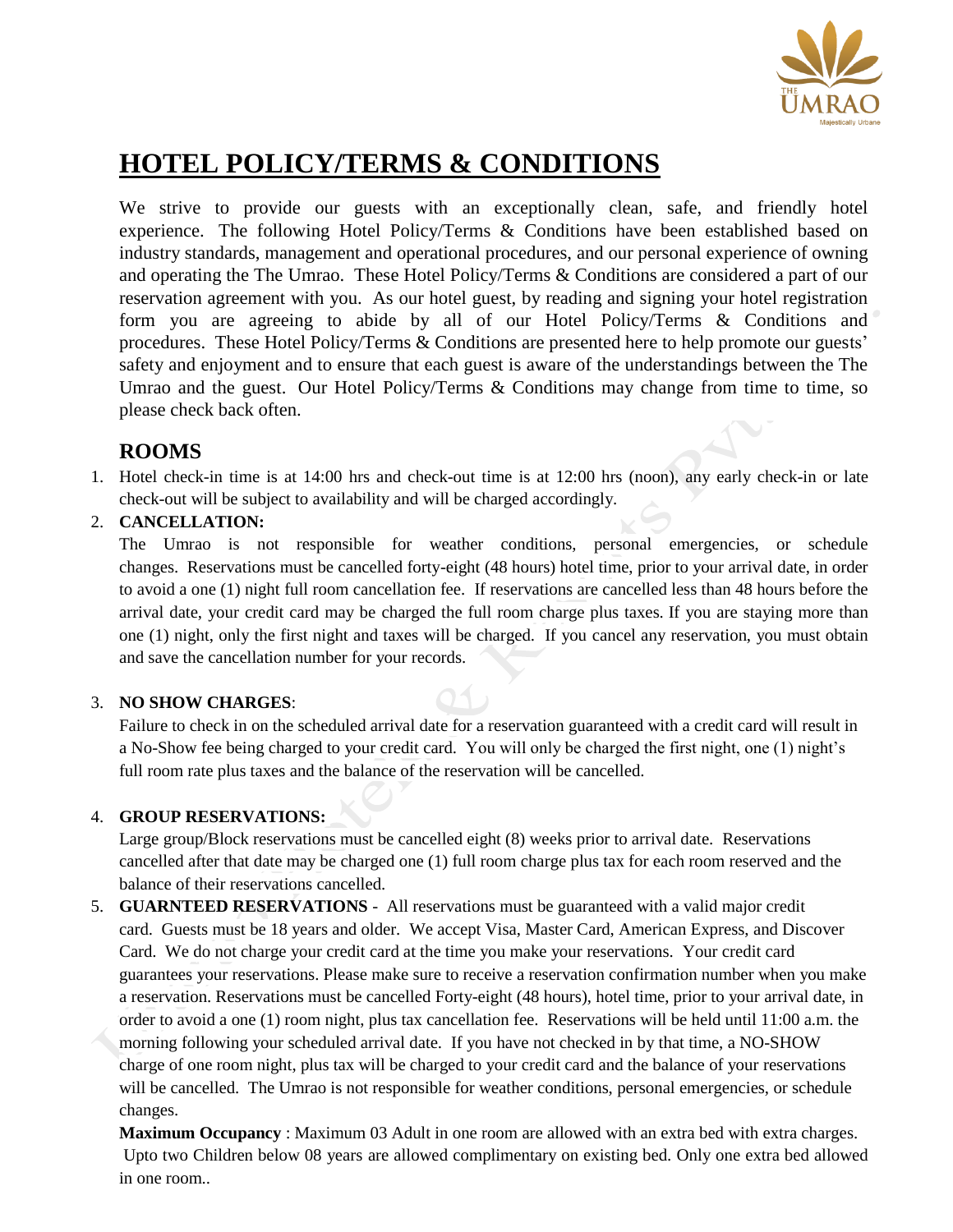

**Check-In Requirement** - Guests must be at least 18 years of age to check in at The Umrao. In the interests of security and government policy, all guests staying in the hotel are required to confirm their identity by providing their valid government issued photo identification at check-in as per the directions given by Delhi government.. A valid, signed, and pre-approved credit card in the name of the guest registration is also required. It is your responsibility to fully understand the manner in which your bank processes preauthorizations and charges to your credit/debit card. Some banks hold pending authorizations for up to 30 business days.

**Room keys** are issued to the registered guest(s). No room keys will be issued to youth under 18 at any time. I.D. is required if you have lost your key and require a duplicate. Please return room keys to Front Desk at Check-out.

- 6. Please be advised room numbers cannot be pre-assigned or confirmed in advance. You may contact reservations department or front office department for assigning the room on arrival.
- 7. Valid ID proof is required for all the guests occupying the room.
- 8. The Umrao is a Non Smoking Hotel Smoking not allowed in hotel premises since we are a NON SMOKING HOTEL. Smoking room charges (INR 2,000) are applied separately.

The Umrao is a Non Smoking Hotel. Hence, we do not permit smoking tobacco, illegal drugs, e-cigarettes, ,hookahs, cigars inside the hotel. Guests are encouraged to notify Front Desk staff immediately if they smell cigarette or other objectionable odors. This policy is not intended to stop people from smoking, but to regulate where they smoke and how it affects others. A Designated Smoking Area is provided outside and away from the building. In case guests wish to smoke, smoking rooms may be offered at an additional charge of INR 2,000 to the room booking amount.

#### 9. **Pre-Authorization/Security Amount at Check-In:**

We have required pre-authorized of credit cards/debit cards or Security amount at check-in Since January 2018. A pre-authorization/ security Amount is a temporary hold of a specific amount of your available credit limit balance placed on your credit/debit card for the full amount of your intended stay, plus tax. All credit/debit cards are pre-authorized at check-in. Pre-authorization is not a charge to your account, it is a hold on those funds. Once your actual charge is posted at check-out it can take anywhere from 24 hours to 30 days for the original pre-authorization to be removed by your bank. Generally, most banks release the hold within 3-5 days. It is your responsibility to be aware of how your bank handles all of your transactions, including pre-authorizations. We are unable to remove pre-authorizations directly through our hotel.

#### 10. **SPECIAL REQUESTS:**

We will make every effort to honor special requests such as a specific floor or room number, adjoining rooms, extra beds etc. upon your arrival. All special requests are noted on reservations and we will do our best to accommodate. However, the availability of these items cannot be guaranteed in advance.

- 11. Handicapped Rooms One Handicapped room is available and should be reserved in advanced; please contact the hotel directly +91 11 4770 7070
- 12. **Visitors** : No Visitors allowed in the room (Women after 7pm, men after 10pm), Visitors must notify Front Desk upon their arrival. Visitors are not allowed to use guest amenities including the pool, steam, sauna, continental breakfast, or Wi-Fi. As a registered guest, you are responsible for your visitor at all times.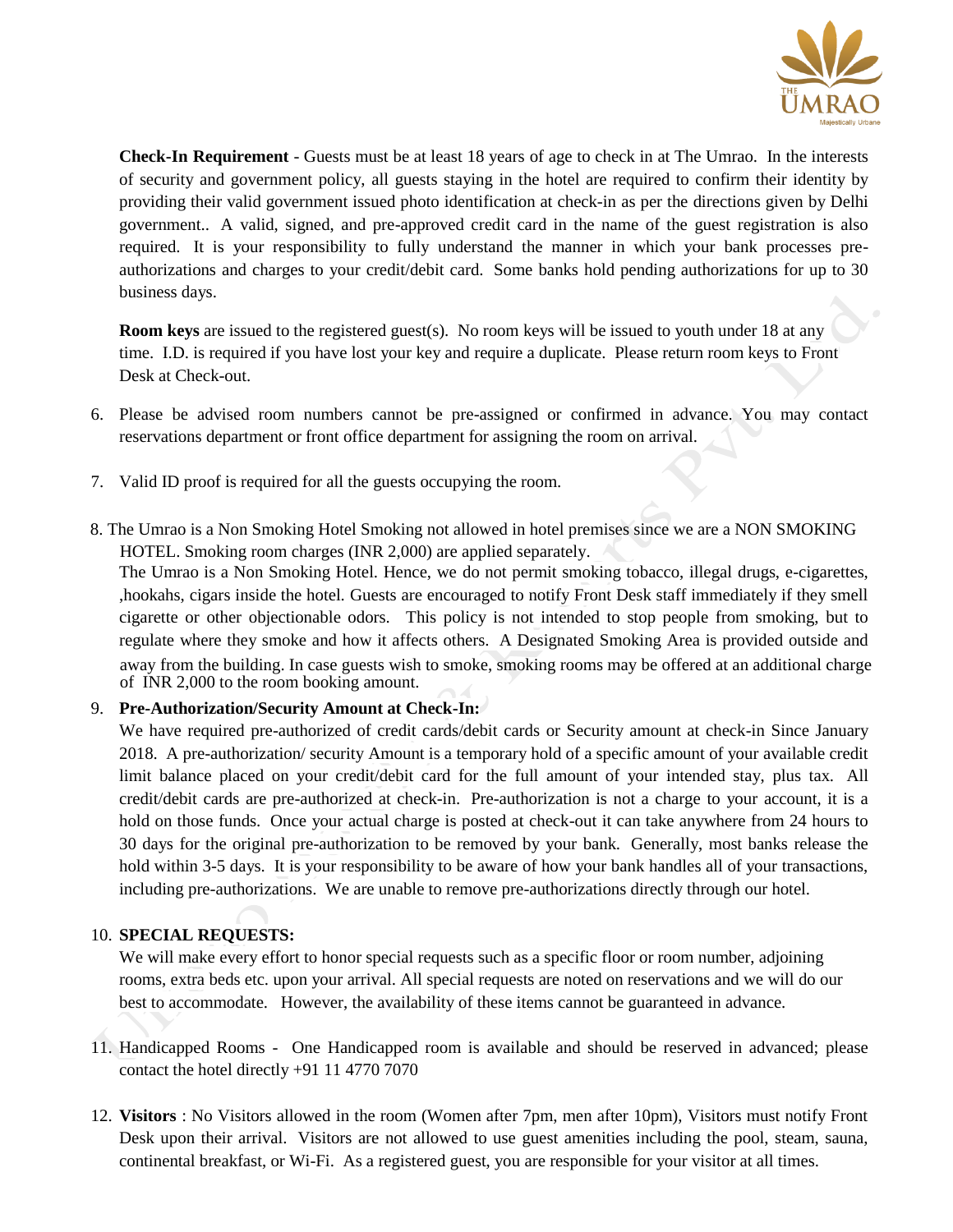

#### **NO IN-ROOM PARTY:**

The Umrao enforces a No In-Room Party Policy to ensure we can protect the hotel and our guests at all times. No parties, loud disturbances and/or noise-nuisance are allowed or tolerated on these premises. In the event of a disturbance, one polite request (warning) will be given to reduce the noise. If our request is not followed, the guest will be asked to leave the hotel without refund. Registered guest(s) is responsible for all persons visiting. Non-Registered visitors are only permitted until 10:00 P.M. If found with more "people" not listed on the Guest Registration Form after 10:00 P.M. your stay will be considered a party. You will be ordered to vacate the premises without refund and may be access Guest Compensation Disturbance Fee

#### **LINEN CHANGING**:

Your comfort is very important to us. For guests staying multiples nights, bed linen is changed on a rotation schedule. Used towels are exchanged for fresh towels daily. If Housekeeping is unable to change a bed due to personal items left on a bed, a note will be left. Housekeeping will be happy to change your bed linens and make your beds each day if all personal items are removed. Please contact our Front Desk staff if you have any additional questions or concerns.

### **DAMAGE DISCOVERED AFTER CHECK-OUT:**

Guest Rooms found with waste strewn around, in complete disorder, and/or "trashed" will be subject to maintenance deep cleaning fee, administration fee and/or third party fees.

**DAMAGE TO ROOM:** Damage to rooms, fixtures, furnishing and equipment including the removal of electronic equipment, towels, art work, etc. will be charge at 120% of full and new replacement value plus any shipping and handling charges. Any damage to hotel property, whether accidental or willful, is the responsibility of the registered guest for each particular room. Any costs associated with repairs and/or replacement will be charged to the credit card of the registered guest. In extreme cases, criminal charges will be pursued.

### **DAMAGE TO MATTRESSES AND BEDDING:**

Damage to mattresses and linen including; towels, mattress pads, sheets, bedspreads, blankets resulting from the use of body oils, make-up, shoe-polish, etc. will result in a charge for the special cleaning, repair or replacement of the damaged article.

## **DAMAGE OR TAMPERING WITH FIRE DETECTION SYSTEMS/FIRE-FIGHTING EQUIPMENT:**

The Umrao reserve the right to take action against any guest or visitor found to have tampered or interfered with any detection equipment throughout the hotel, including detector heads in public areas, guest rooms, break glass points and fire extinguishers. Guests or visitors found to have tampered with any fire detection or fire-fighting equipment will be charged with any costs incurred by the hotel due to their actions and will be evicted from the hotel. Depending on the severity of the guest actions, law enforcement may become involved at the hotel's discretion. Should the fact that fire-fighting or detection equipment had been tampered with come to light after the guest has departed, we reserve the right and you hereby authorize us to charge your credit or debit card for any damage incurred to your room or the Hotel property during your cleaning fee, guest compensation, etc. stay, including and without limitation for all property damage, missing or damaged items, smoking fee (INR 2,000),

**BUSINESS CENTER:** Photocopies and faxes are provided for a fee. The Business Center computer is provided for the registered guest(s) to check their email, print airline tickets, etc. like activities. Children are not allowed on the computer, nor is it intended for gaming, movies, etc.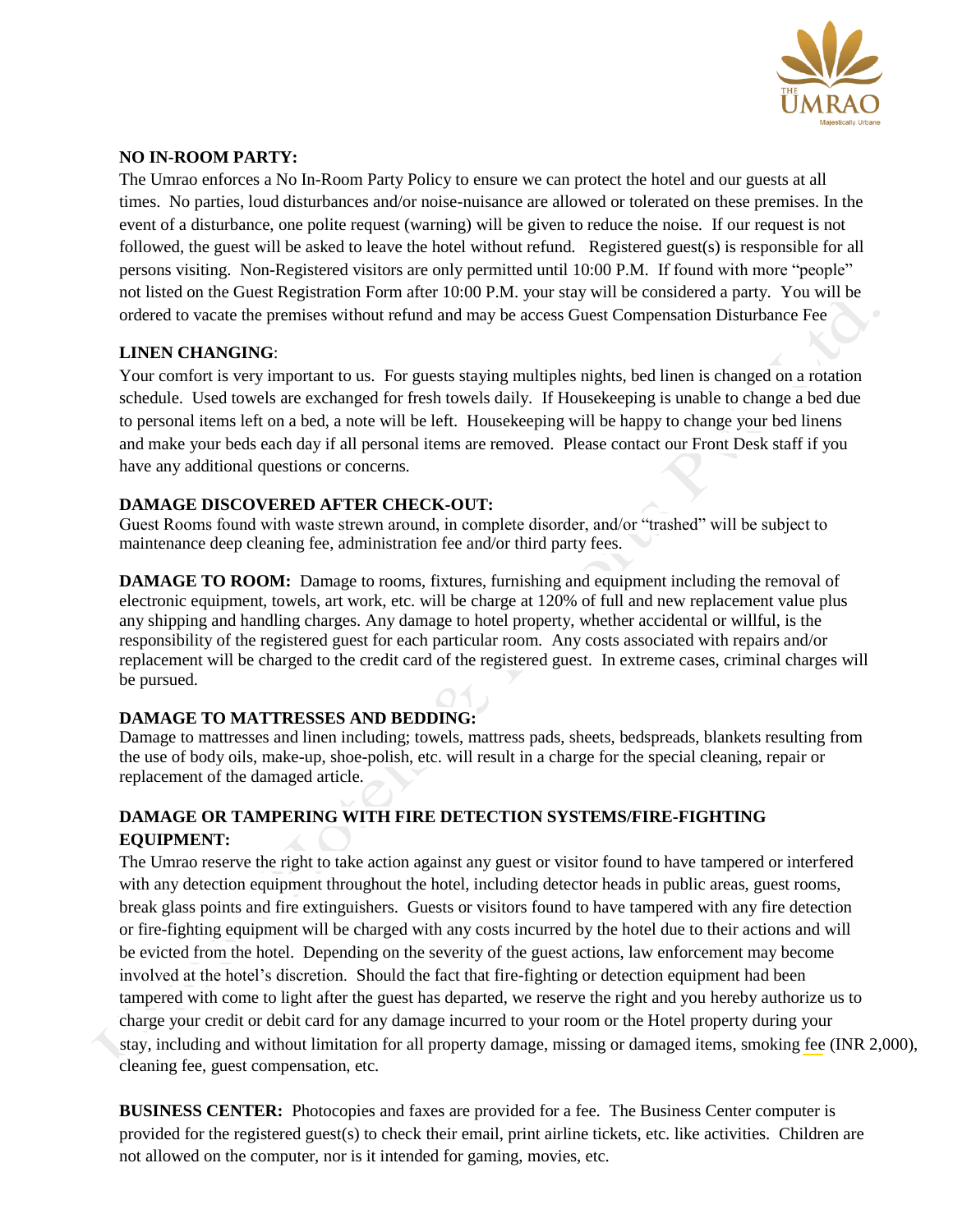

# **FOOD & BEVERAGE**

- 1. Food and beverage for rooms should be ordered through the In-Room Dining only. No outside food, soft or alcoholic beverages are allowed in the rooms or in the hotel premises. Any liquor brought into the hotel by guests will be kept at the front desk until checkout.
- 2. Hotel is not held responsible if guests consumes outside food and get adversely affected by the bad quality of outside food.
- 3. Alcoholic beverage service is not allowed below 25 years of age.

## 4. **LOST & FOUND POLICY:**

The Umrao assumes no liability for lost, misplaced, stolen, or damaged valuables or belongings. If you discover that you have left behind something of value to you, please call us immediately +91 11 4770 7070 and we will try to assist you in locating your lost item.

## 5. **FOUND ITEMS:**

The Umrao is not responsible for any item left behind by a guest. However, any item, with the exception of perishable items, left behind by our guests and found after departure by Housekeeping will be collected, logged in, and kept in a secure location for collection by the owner for up to fourteen (14) days. Records of Lost & Found items are retained for 6 months. Reasonable effort will be made to notify the guest that an item has found. Perishable items, underwear, and miscellaneous toiletries are discarded.

### 6. **RETURN:**

We would be happy to return your lost item(s) to you by Post and your credit card will be charged against packaging and postage, plus a INR 500 handling fee. A separate receipt will be mailed to you. The Umrao is not responsible for any item lost or misdirected during shipment by the Postal service.

7. **UNCLAIMED ITEMS/NO CONTACT**: Lost & Found items are held for fourteen (14) days while we attempt to contact the guest. If guest contact information is incorrect or cell phone mailbox is full and we are unable to contact the guest during the fourteen (14) day holding period, the unclaimed item(s) are thrown away, given to local organizations, or disposed of accordingly by The Umrao

# **SWIMMING POOL & FITNESS CENTRE**

- 1. Persons under the influence of alcohol/drugs are not allowed to use the Pool.
- 2. Kindly keep all valuables in the lockers provided, management cannot be held liable for loss of any valuables or other personal property left at the swimming pool premises.
- 3. For Hygiene reasons, all persons are requested to take a shower before using Swimming Pool facility.
- 4. Depth of pool is 4feet, diving is not allowed
- 5. Use the ladders while entering and exiting the pool.
- **6. Proper swimming attire is required for the usage of pool. No street clothes are allowed in the pool. Clothing such as cut-offs, gym shorts and underwear is not permitted as swimwear**
- 7. Nuisance not allowed in the hotel premises
- 8. Any person having a skin disease, sore or inflamed eyes, cold, nasal or ear discharge, communicable disease or who is wearing any kind of bandage or Band-Aid to cover an open (unhealed) wound will not be permitted in the pool.
- 9. Management reserves the right to deny use of the pool to any person, as its sole desecration.
- 10. These rules and regulations are subject to change any time without notice.
- 11. It is assumed that patrons know their physical limitations. Proper attire including shirt and shoes must be worn at all times.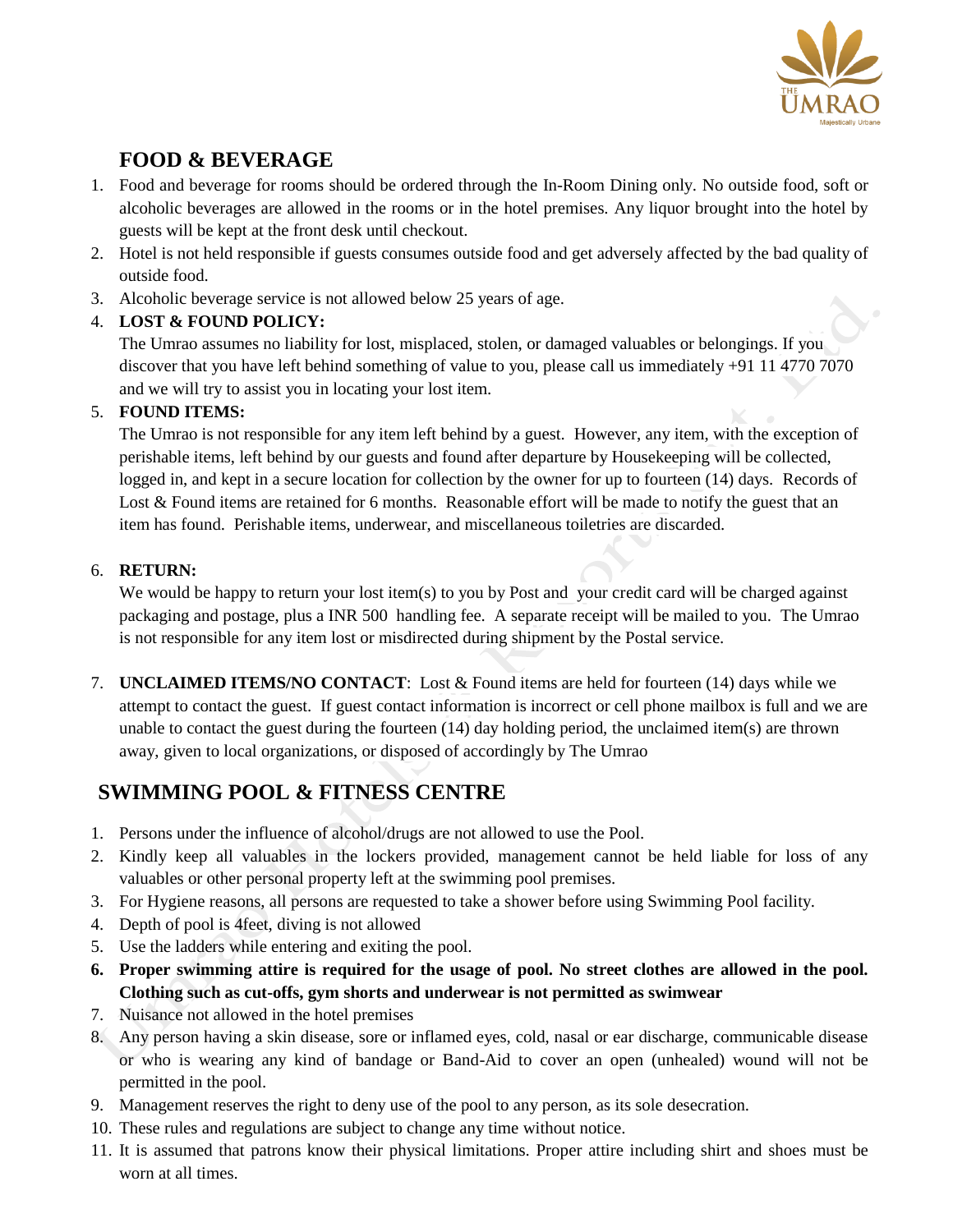

## **PROMOTION POLICY**

- 1. If you choose to take advantage of any promotions offered through the hotel, please follow all restrictions associated with each offer. Management reserves the right to change or cancel all promotions at its sole discretion without any notice.
- 2. The Umrao makes its best efforts to ensure that all the information that appears on its website is accurate. However, no warranty, expressed or implied, is given that the information provided on this website is error free. The Umrao does not accept liability for any errors and/or omissions, and reserves the right to change the information published at any time and without notice.

# **DAMAGE TO PROPERTY**

- 1. Guests shall be liable for any damage, except normal wear and tear to Hotel asset. Guest will not, and shall not permit others to, drive nails, tacks, hooks, screws, or other items into any part of the Hotel rooms or Hotel equipment or property. Guest shall keep the Hotel room in a good condition and maintain hygiene and cleanliness.
- 2. Also in case of events, any damage caused to the hotel or hotel property by the vendor or the client, the hotel will be claiming the recovery charges from the guest (booker of the event or the company holding the event).

# **SECURITY**

- 1. No fire-acts or an act causing threat to human lives is non-permissible in hotel premises.
- 2. Guest shall not be allowed to carry any arms, firearms or ammunition with them within the hotel compound. Even in the name of personal security guard/body guard, guest shall not be allowed to have any arm, firearms, ammunition. If it is found at any point of time that this norm is violated by the Guest or any person accompanying him, shall be taken seriously and the guest and/or the accompanying person shall have to leave the hotel premises immediately settling the bill. This policy is without prejudice to Hotel Management right to immediately report the matter to concerning authorities.
- 3. Hotel does not assume liability for any items left unattended in any area of the hotel. Hotel may require security officers for certain occasions. In order to maintain adequate security measures Guest may be required to inform Hotel security personnel as determined by the Hotel Security department.
- 4. Hotels consider guest comfort and security as our priority, particularly when faced with today's global security challenges. Advanced security technologies to facilitate safeguarding your security, such as; integrated surveillance systems. As our valued guest, we are committed to creating an environment of security and well-being throughout your stay. Our security personnel patrol the premises 24 hours a day. CCTV cameras are installed strategically in all public areas.

### **IN CASE OF EMERGENCY OR FIRE:**

Please notify Front Desk in the event of a fire or other emergency. A map that shows emergency exits can be found on the back of your room door .

### **FIRE SAFETY POLICY:**

The hotel is fully equipped with smoke detectors, fire safety information in In-Room Directory and emergency evacuation plans on the door of each guest room. Please review this important information.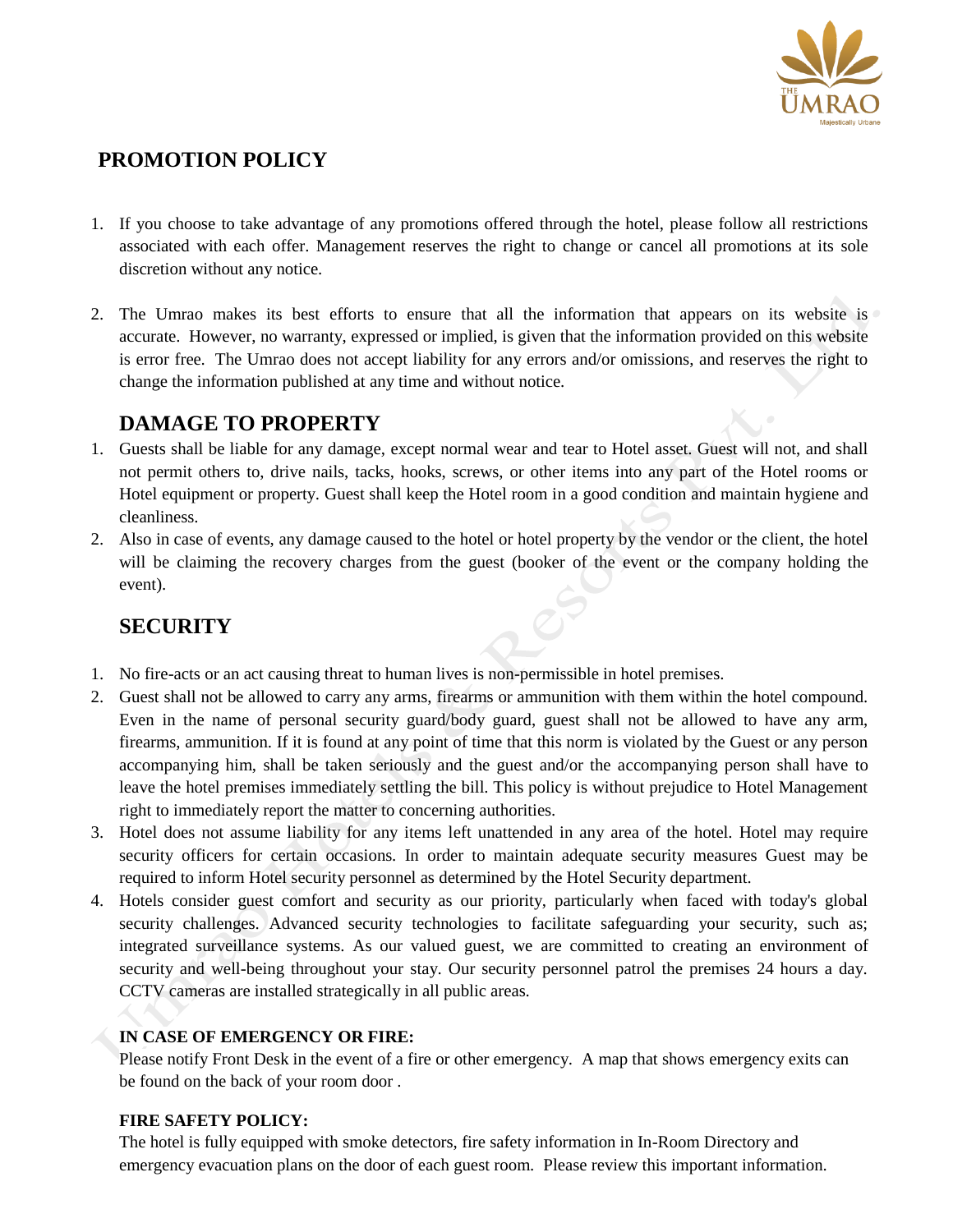

#### **CHANGES OR MODIFICATION TO THE HOTEL POLICY/TERMS & CONDITIONS:**

The Umrao reserves the right to amend, modify, change, cancel, vary or add to these Hotel Policies/Terms & Conditions or the arrangements and content featured on our Hotel website at any time without prior notice. Please check our website regularly for updates to Hotel Policy/Terms & Conditions. Any modification to these Hotel Policy/Terms & Conditions that occurs before your departure is considered a part of your reservations agreement with us. A copy of these Hotel Policy/Terms & Conditions is located on our website, and available from Front Desk staff upon request.

# **ILLICIT ACTIVITY**

The hotel will report all suspected illegal activity to the appropriate authorities and reserves the right to refuse service to anyone suspected of involvement in such activity. The hotel reserves the right to enter any area of the hotel, including guestrooms, should there be a reason for suspicion of illegal activity or if we suspect our property, staff, or guests are at risk.

# **MUSIC AND SOUND**

- 1. In case of live / DJ music being permissible by law only till 2200 Hours, the volume will be required to be lowered by 2200 Hours (as per Govt. Laws) and stopped by 2230 Hours.
- 2. No Loud music is permissible at any of the outdoor venues or after 2200 Hours in our Banquet Halls, lawns, Conference hall & Terrace premises. Please note that usage of Styrofoam/plastic glasses / Gas Balloons is prohibited for any indoor functions.
- 3. Only contracted vendors of the hotel i.e. for Sounds, DJ, Orchestra, Photo / Videography or Event management arrangement required by the party will be allowed in the hotel.
- 4. Being close to the airport, hotel do not allows laser lights during the functions as it causes confusion to the pilots while landing and which could be cause of major hazard.

# **PRIVACY POLICY**

We believe in maintaining the privacy of all the information of the guest we have with us and shall be used for our purposes only. However, all the requisite and relevant information of guest of any other nationality/foreigner regarding his/her stay in Hotel, as is required to be shared under the law, applicable time to time, shall be shared with local police/administration, as per rules.

**RIGHT TO REFUSE SERVICE**: The Umrao is privately owned and operated. We reserve the right to refuse service to anyone for any reason(s) that violates Law (in any form). The Umrao has a zero tolerance policy in which we will refuse to admit or refuse service or accommodation in our hotel or may remove a person, without refund, who refuses to abide by the reasonable standards and policies established by the government or the owners for the operation and management of the hotel. The Umrao will refuse service or evict a guest: for refusal or failure to pay for accommodations, is under the influence of alcohol, drugs, or any other intoxicating substance and acts in a disorderly fashion as to disturb the peace of other guests or is not in compliance with state liquor laws; acts in a disorderly fashion as to disturb the peace of other guests; is unable to properly supervise their children at all times, seeks to use the hotel for an unlawful purpose; seeks to bring into the hotel: an unlawfully possessed firearm; or something, including an explosive or hazardous or toxic substance, that is unlawful to possess and that may be dangerous to other persons; destroys, damages, defaces, or threatens harm to hotel property or guests; causes or permits persons to exceed the maximum allowable occupancy of room, refuses to abide by the reasonable standards or policies established by The Umrao for the operation and management of our hotel.